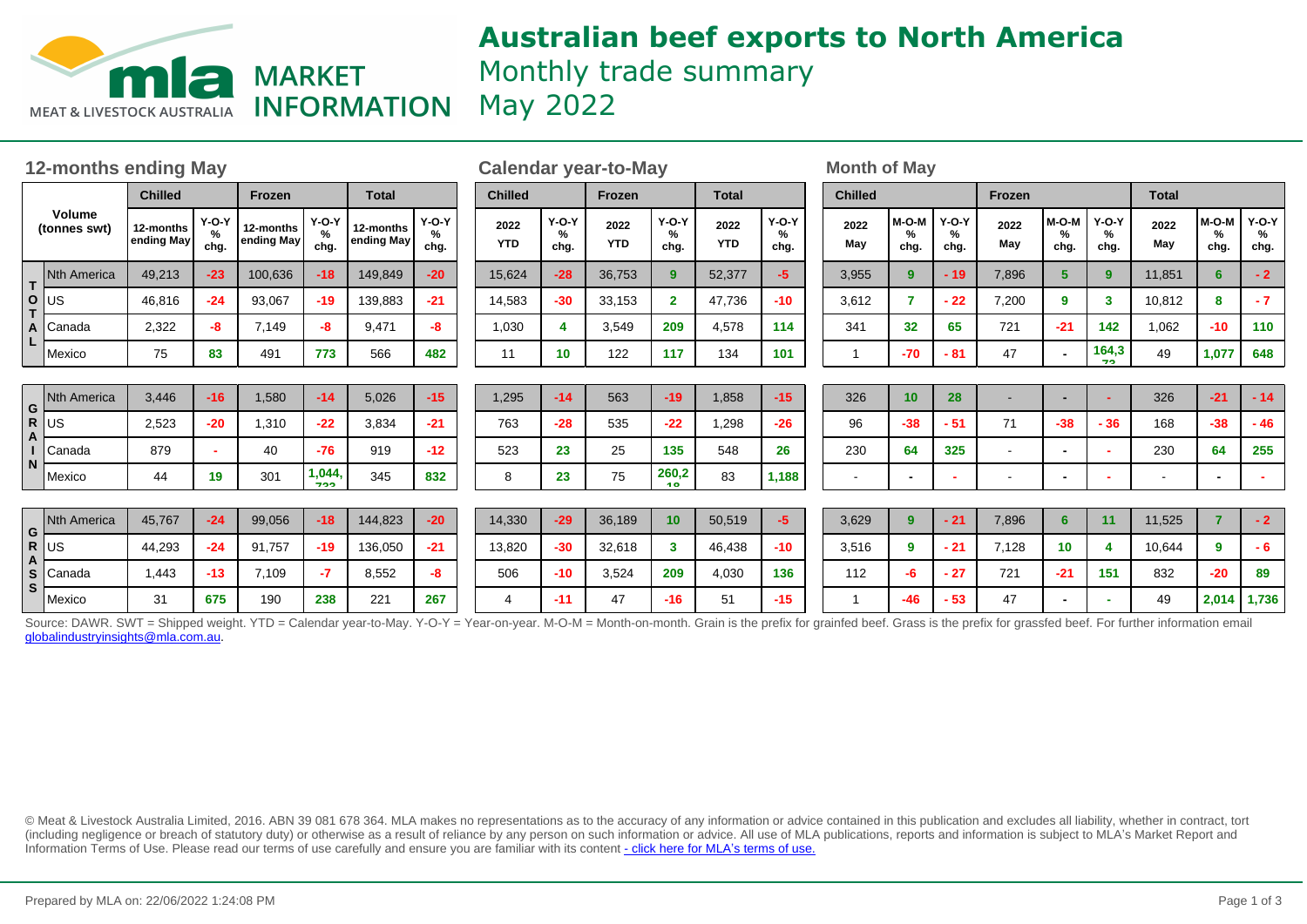

## **Australian beef exports to North America** Monthly trade summary May 2022

**Year-to-May beef exports to North America Nexico** Canada  $\blacksquare$  US 250,000 200,000 tonnes swt 150,000 100,000 50,000  $\overline{0}$ 1997 2000 2003 2006 2009 2012 2015 2018 2021

Source: DAWR, Prepared by MLA



Source: DAWR, Prepared by MLA



Source: xe.com, Prepared by MLA

### **Monthly grassfed beef exports to North America Monthly grainfed beef exports to North America**



Source: DAWR, Prepared by MLA